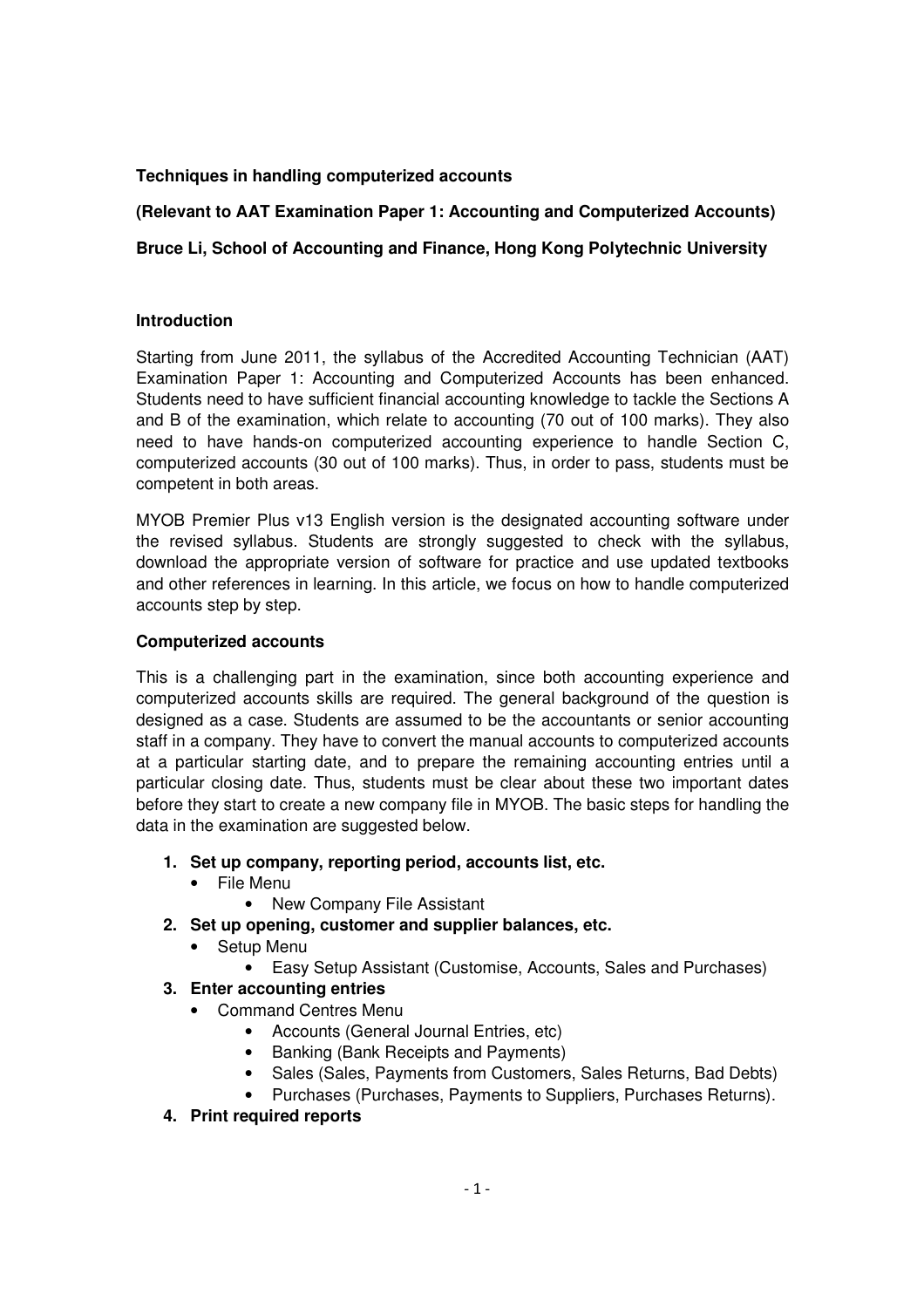• Reports Menu

### **Step by step approach**

**Before starting to enter the accounting entries, you must create a new company and set it up. Suggested steps are provided for reference. Students are strongly recommended to read Section 5. Appendix before they go through the steps.** 

**New Company File Assistant / Creating a new company file** 

**Under "File" Menu** 

| New Company File Assistant / Create a new company file |                                                                                                                                                                                                                                                              |  |                                               |  |
|--------------------------------------------------------|--------------------------------------------------------------------------------------------------------------------------------------------------------------------------------------------------------------------------------------------------------------|--|-----------------------------------------------|--|
| <b>Introduction</b>                                    | <b>SKIP</b>                                                                                                                                                                                                                                                  |  |                                               |  |
| Company<br><b>Information</b>                          | <your id="" student=""> + <specific<br><b>ENTER: &lt; Company Name&gt;</b><br/>Code&gt; <math>+</math> <seat no.=""></seat></specific<br></your>                                                                                                             |  |                                               |  |
| <b>Accounting</b><br><b>Information</b>                | ENTER: < Current Financial Year><br>ENTER: <last financial="" month="" of="" year=""><br/>ENTER: &lt; Conversion Month&gt;<br/>ENTER: <number accounting<="" of="" th=""><th colspan="2"><b>Read from Question</b><br/>and Instructions</th></number></last> |  | <b>Read from Question</b><br>and Instructions |  |
| <b>Accounts List</b>                                   | Periods><br><b>SELECT: <lists b="" by="" myob<="" provided=""><br/>Premier&gt;<br/>SELECT: <lndustry classification=""><br/>SELECT: <type business="" of=""></type></lndustry></lists></b>                                                                   |  | <b>Read from Question</b><br>and Instructions |  |
| <b>Company File</b>                                    | <b>SKIP</b>                                                                                                                                                                                                                                                  |  |                                               |  |
| <b>Conclusion</b>                                      | CLICK: <setup assistant=""></setup>                                                                                                                                                                                                                          |  |                                               |  |

### **Example (Extract from December 2010 Section C)**

"You are a newly employed accountant in DP International Limited. ...... ...... manual accounting system starting from **1 June 2010**. The reporting date of your company is **30 June** annually."

Instructions: "Use the default chart of accounts of "**Retail**" industry and "**Hardware Store**" business to modify names ...... ...... to be modified or used are underlined for easy reference."

Question: "(a) Profit and loss statement (accrual) for the year ended **30 June 2010** excluding accounts with "zero" balances."

From the above details, you can collect the following information:

**Accounting Information:**  Current Financial Year: **2010** Last Month of Financial Year: **June** Conversion Month: **June** Number of Accounting Periods: **Twelve**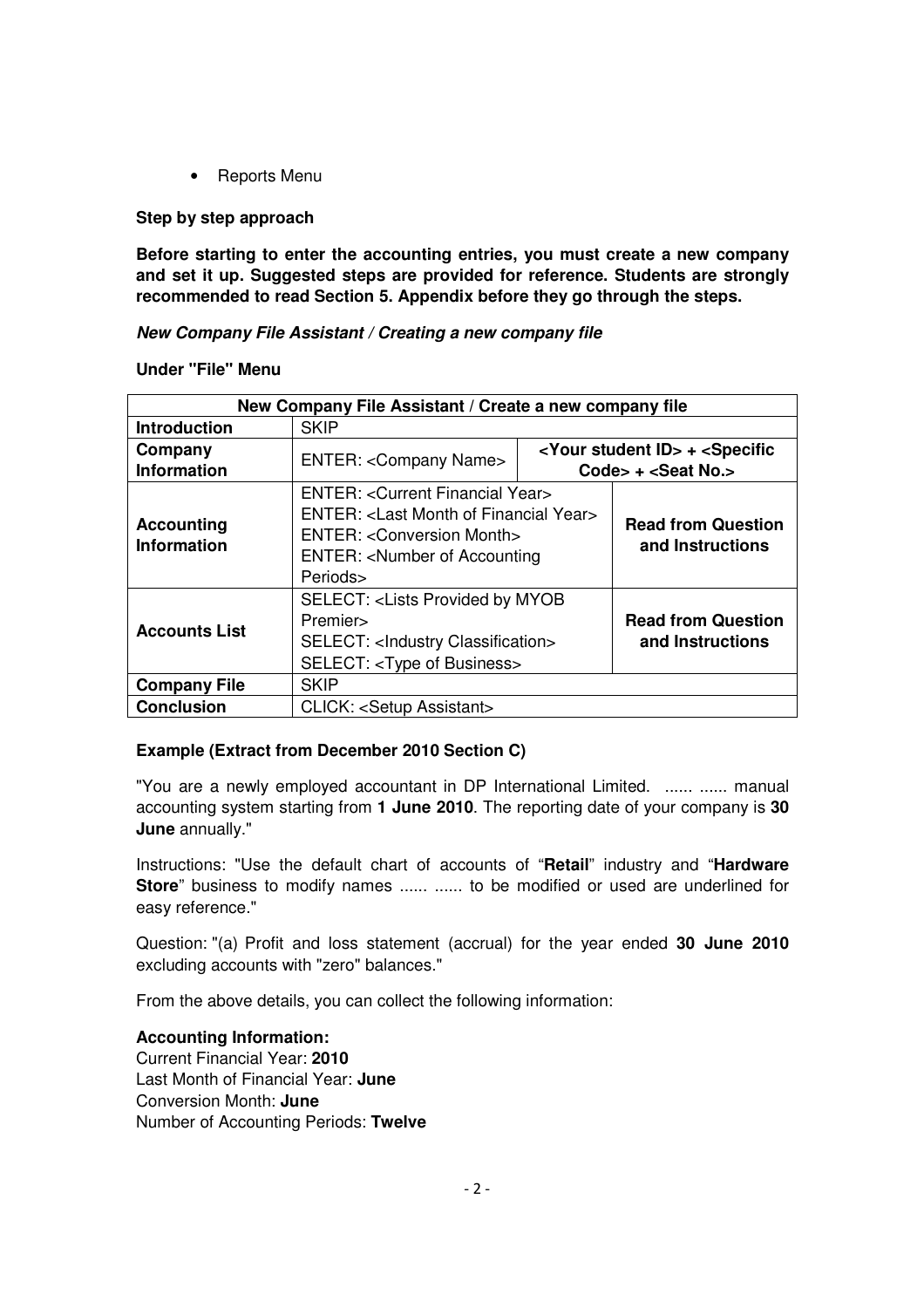# **Accounts List**

Industry Classification: **Retail** Type of Business: **Hardware Store** 

# **Easy Setup Assistant**

# **Under "Setup" Menu**

| <b>Customise Easy Setup Assistant</b> |                             |                                       |  |
|---------------------------------------|-----------------------------|---------------------------------------|--|
| <b>Introduction</b>                   | <b>SKIP</b>                 |                                       |  |
| <b>Date Entry</b>                     | <b>SKIP</b>                 |                                       |  |
| <b>Record Selection</b>               | <b>SKIP</b>                 |                                       |  |
| <b>Multiple</b>                       |                             |                                       |  |
| <b>Currencies</b>                     | <b>SKIP</b>                 |                                       |  |
| <b>Contact Log</b>                    | <b>SKIP</b>                 |                                       |  |
|                                       | ENTER: 1st: $<$ 45 $>$ Days |                                       |  |
|                                       | ENTER: $2nd: < 90$          | <b>Assume the Ageing Options are:</b> |  |
| <b>Ageing Options</b>                 | Days                        | 1st: 45 Days, 2nd: 90 Days, 3rd: 120  |  |
|                                       | ENTER: 3rd: <120>           | Days                                  |  |
|                                       | Days                        |                                       |  |
| <b>View Options</b>                   | <b>SKIP</b>                 |                                       |  |
| <b>Conclusion</b>                     | CLICK: <close></close>      |                                       |  |

| <b>Accounts Easy Setup Assistant</b> |                                                                                  |                                                                                                                                                                                                                                                                                             |  |
|--------------------------------------|----------------------------------------------------------------------------------|---------------------------------------------------------------------------------------------------------------------------------------------------------------------------------------------------------------------------------------------------------------------------------------------|--|
| <b>Introduction</b>                  | <b>SKIP</b>                                                                      |                                                                                                                                                                                                                                                                                             |  |
| <b>Accounts List</b>                 | SELECT:<br><accounts><br/>CLICK: &lt; <i>Edit</i><br/>CLICK: &lt; New</accounts> | <b>Accounts from Trial Balance and</b><br>Appendix<br>Edit Accounts: <header a="" c="" detail="">,<br/><a c="" name=""><br/>New Accounts: <header a="" c="" detail=""><br/><math>&lt;</math>A/c Type<math>&gt;</math><br/><a c="" number=""> <a c="" name=""></a></a></header></a></header> |  |
| Opening                              | SELECT: <accounts></accounts>                                                    |                                                                                                                                                                                                                                                                                             |  |
| <b>Balances</b>                      | <b>ENTER: &lt; Opening Balance&gt;</b>                                           |                                                                                                                                                                                                                                                                                             |  |
| <b>Conclusion</b>                    | CLICK: <close></close>                                                           |                                                                                                                                                                                                                                                                                             |  |

| <b>Sales Easy Setup Assistant</b> |                                                        |                                                         |  |
|-----------------------------------|--------------------------------------------------------|---------------------------------------------------------|--|
| <b>Introduction</b>               | <b>SKIP</b>                                            |                                                         |  |
| Layout                            | <b>SKIP</b>                                            |                                                         |  |
| <b>Selling Details</b>            | CLICK: <lncome account=""> &lt;4-<br/>XXX&gt;</lncome> | <b>First Detail A/c of Sales</b><br>under Accounts List |  |
| Tax                               | <b>SKIP</b>                                            |                                                         |  |
| <b>Payment</b><br>Information     | <b>SKIP</b>                                            |                                                         |  |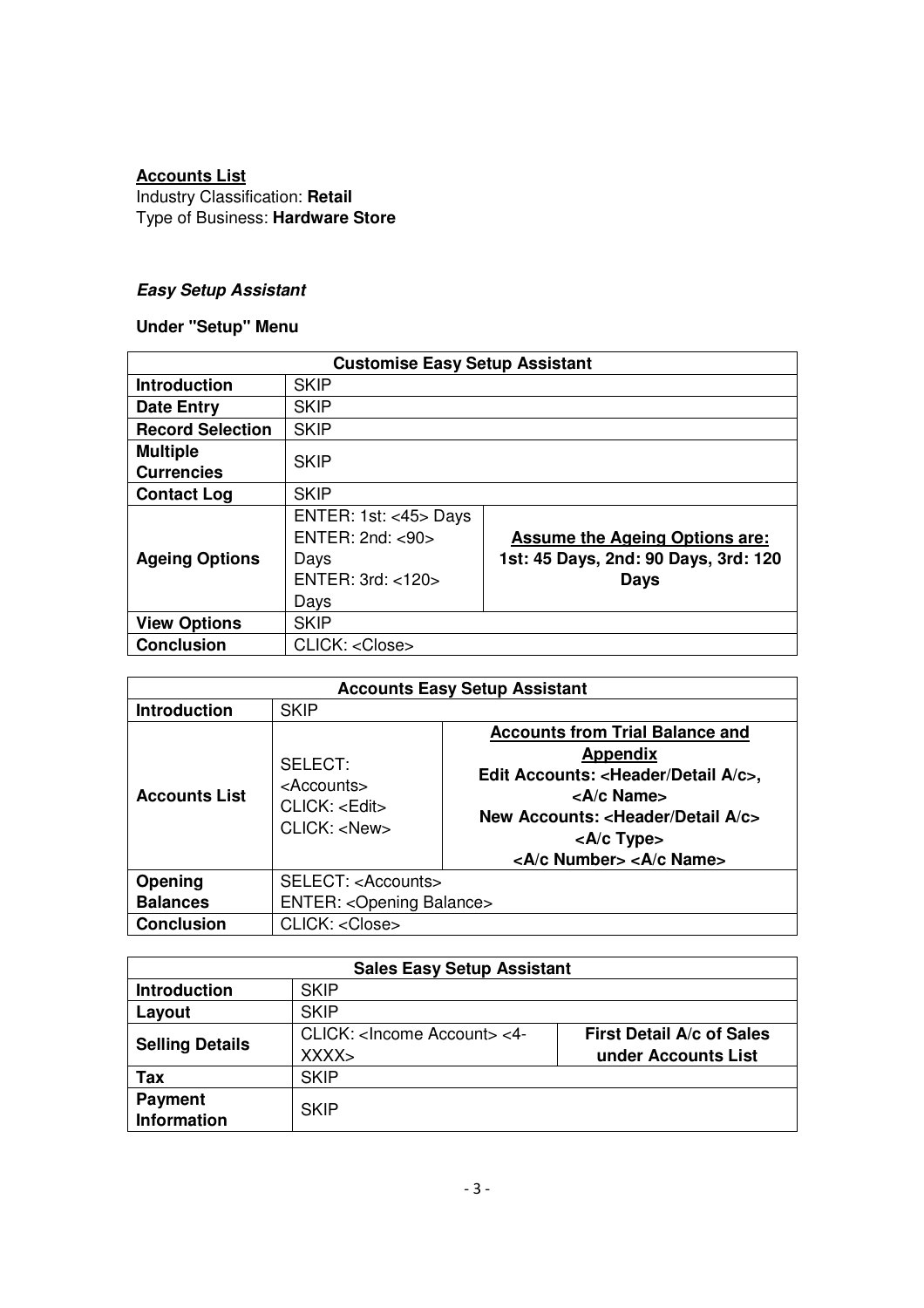| <b>Linked Accounts</b>  | <b>SELECT: &lt; Account for Customer Receipts&gt;</b><br>$USE: <$ Default><br>SELECT: < Account for Undeposited Funds><br>USE: As same as <account customer<br="" for="">Receipts&gt;</account> | <b>First Detail</b><br><b>Account of</b><br><b>Cash under</b><br><b>Accounts</b><br>List |
|-------------------------|-------------------------------------------------------------------------------------------------------------------------------------------------------------------------------------------------|------------------------------------------------------------------------------------------|
| <b>Customer Cards</b>   | CLICK: <new><br/>ENTER: Profile <name> <card id=""><br/><b>ENTER: Selling Details &lt; Customer Terms</b><br/>Information&gt;</card></name></new>                                               | <b>Read from</b><br>Trade                                                                |
| <b>Historical Sales</b> | CLICK: <add sale=""><br/>SELECT: <name><br/>ENTER: <invoice #=""> <date> <total including<br="">Tax</total></date></invoice></name></add>                                                       | <b>Receivable</b><br>Ledger                                                              |
| <b>Conclusion</b>       | CLICK: <close></close>                                                                                                                                                                          |                                                                                          |

# **Example (Extract from December 2010 Section C)**

| Trade Receivable Ledger as at 31 May 2010 |                             |             |                                       |                     |  |
|-------------------------------------------|-----------------------------|-------------|---------------------------------------|---------------------|--|
| Customer No. Name                         |                             | Invoice No. | Invoice Date Credit Terms Amount (\$) |                     |  |
| TR01                                      | <b>Big Limited 00005027</b> |             | 05/25/10                              | 5/10, Net 60 44,300 |  |

From the above ledger details, you can collect the following information.

# **Profile:**

Name: **Big Limited** Card ID: **TR01 Selling Details:**  Payment is Due: **In a Given # of Days** Discount Days: **10** Balance Due Days: **60** % Discount for Early Payment: **5% Historical Sales:** Invoice #: **00005027** Date: **5/25/2010** Total Including Tax: **44300** 

| <b>Purchases Easy Setup Assistant</b> |                                                                  |                                                            |  |
|---------------------------------------|------------------------------------------------------------------|------------------------------------------------------------|--|
| <b>Introduction</b>                   | <b>SKIP</b>                                                      |                                                            |  |
| Layout                                | <b>SKIP</b>                                                      |                                                            |  |
| <b>Buying Details</b>                 | CLICK: <expense account=""><br/>SELECT: &lt;5-XXXX&gt;</expense> | <b>First Detail A/c (Purchases)</b><br>under Accounts List |  |
| Tax                                   | <b>SKIP</b>                                                      |                                                            |  |
| <b>Payment</b><br>Information         | <b>SKIP</b>                                                      |                                                            |  |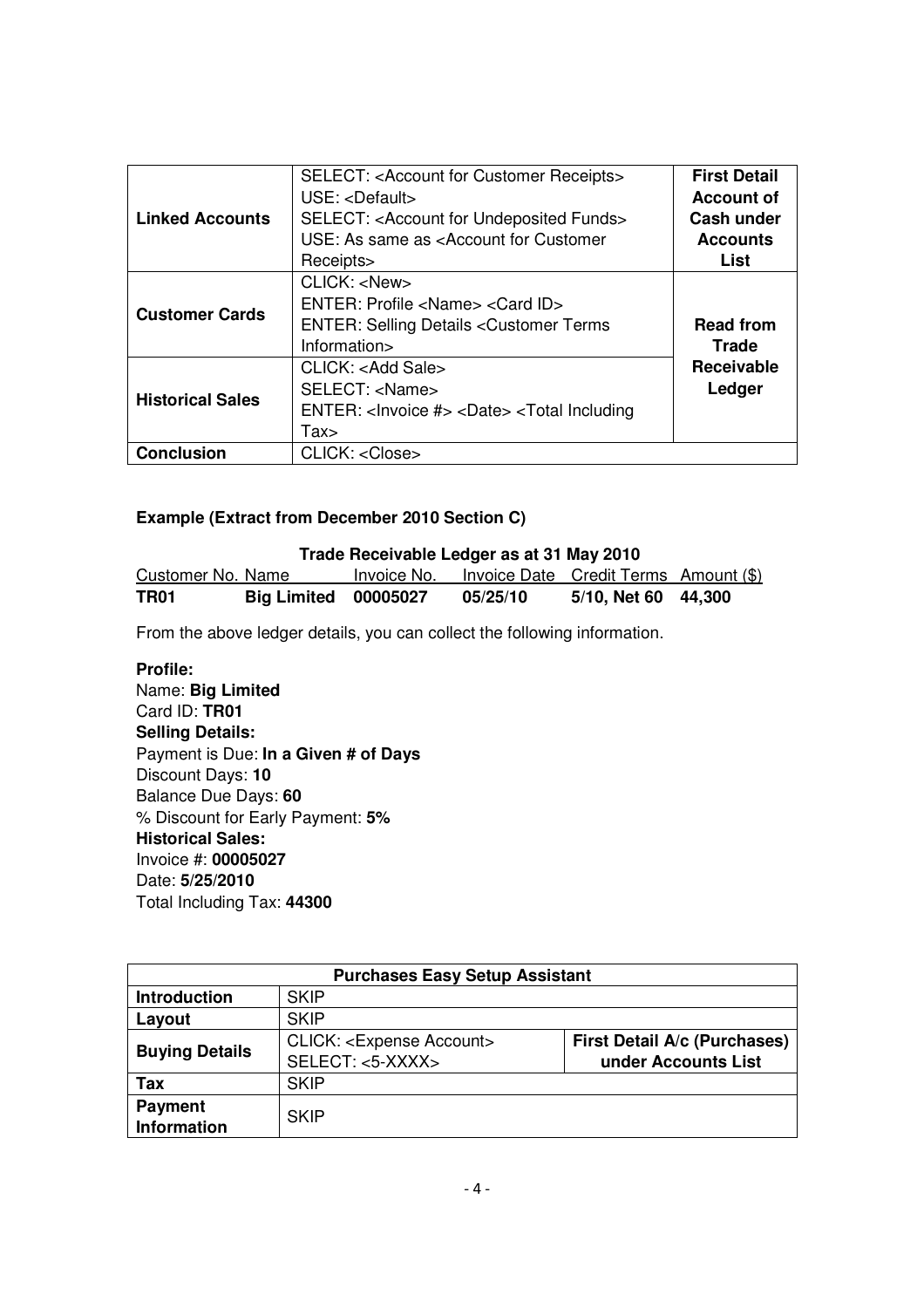| <b>Linked Accounts</b>                | Account for Paying Bills: <default></default>                                                                                                                       | <b>First Detail Account (Cash)</b><br>under Accounts List |                                  |
|---------------------------------------|---------------------------------------------------------------------------------------------------------------------------------------------------------------------|-----------------------------------------------------------|----------------------------------|
| <b>Supplier Cards</b>                 | CLICK: <new><br/>ENTER: Profile <name> <card id=""><br/><b>ENTER: Buying Details <supplier b="" terms<=""><br/>Information&gt;</supplier></b></card></name></new>   |                                                           | <b>Read from</b><br><b>Trade</b> |
| <b>Historical</b><br><b>Purchases</b> | CLICK: < Add Purchase><br><b>SELECT: <supplier name=""></supplier></b><br>ENTER: <date> <supplier #="" inv=""> <total including<br="">Tax</total></supplier></date> |                                                           | Payable<br>Ledger                |
| <b>Conclusion</b>                     | CLICK: <close></close>                                                                                                                                              |                                                           |                                  |

### **Example (Extract from December 2010 Section C)**

 **Trade Payable Ledger as at 31 May 2010** Supplier No. Name Supplier Inv # Invoice Date Credit Terms Amount (\$) **TP03 Unichain Store US00220 5/30/10 10/20, Net 90 22,876** 

From the above trade payable ledger, you can collect the following information.

**Profile:**  Name: **Unichain Store** Card ID: **TP03 Buying Details:**  Payment is Due: **In a Given # of Days** Discount Days: **20** Balance Due Days: **90** % Discount for Early Payment: **10% Historical Purchases:** Supplier Inv #: **US0022** Date: **5/30/2010** Total Including Tax: **22876**

From the above, you can get the basic idea of how to create and set up a new company file.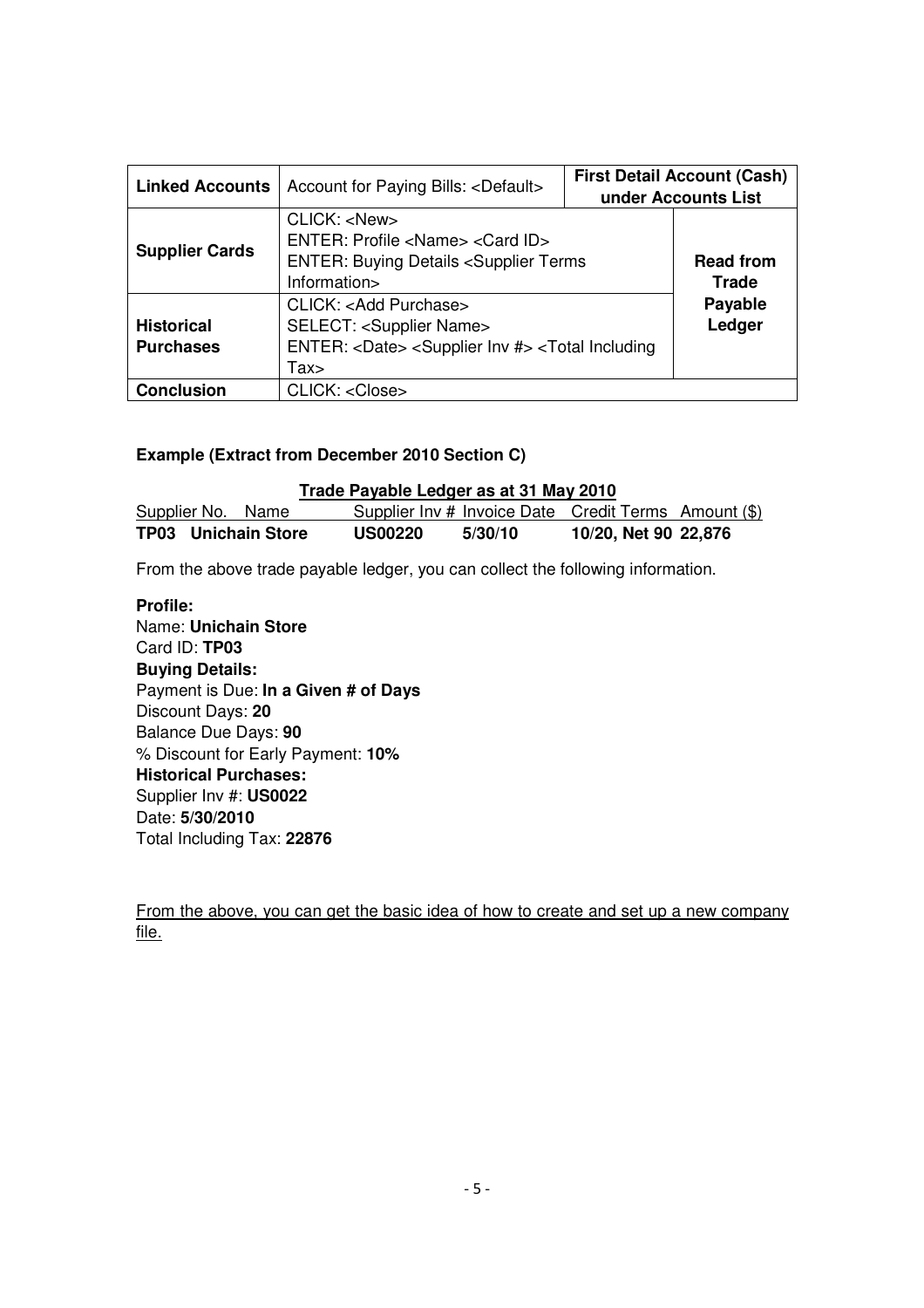#### **Conclusion**

Some students may think that the Computerized Accounts examination is only a data entry test. They may also think that it is a test in how to use MYOB software only. If that is the case, then they do not fully understand the objective of this paper. This paper aims to develop and assess candidates' knowledge, comprehension and application of the basic accounting concepts and principles, including the ability to apply these to recording business transactions and to prepare and interpret basic financial reports. Therefore, the Computerized Accounts examination is another platform for assessing candidates' knowledge, ability and understanding in a practical working environment. By using accounting software, their knowledge can be applied and shown more effectively. Students are reminded that good performance can only be obtained by fully understanding the required accounting knowledge and combining this with good presentation in their answers by using the accounting software properly. Last but not least, the golden rule to getting satisfactory results is simple: "Practice makes perfect".